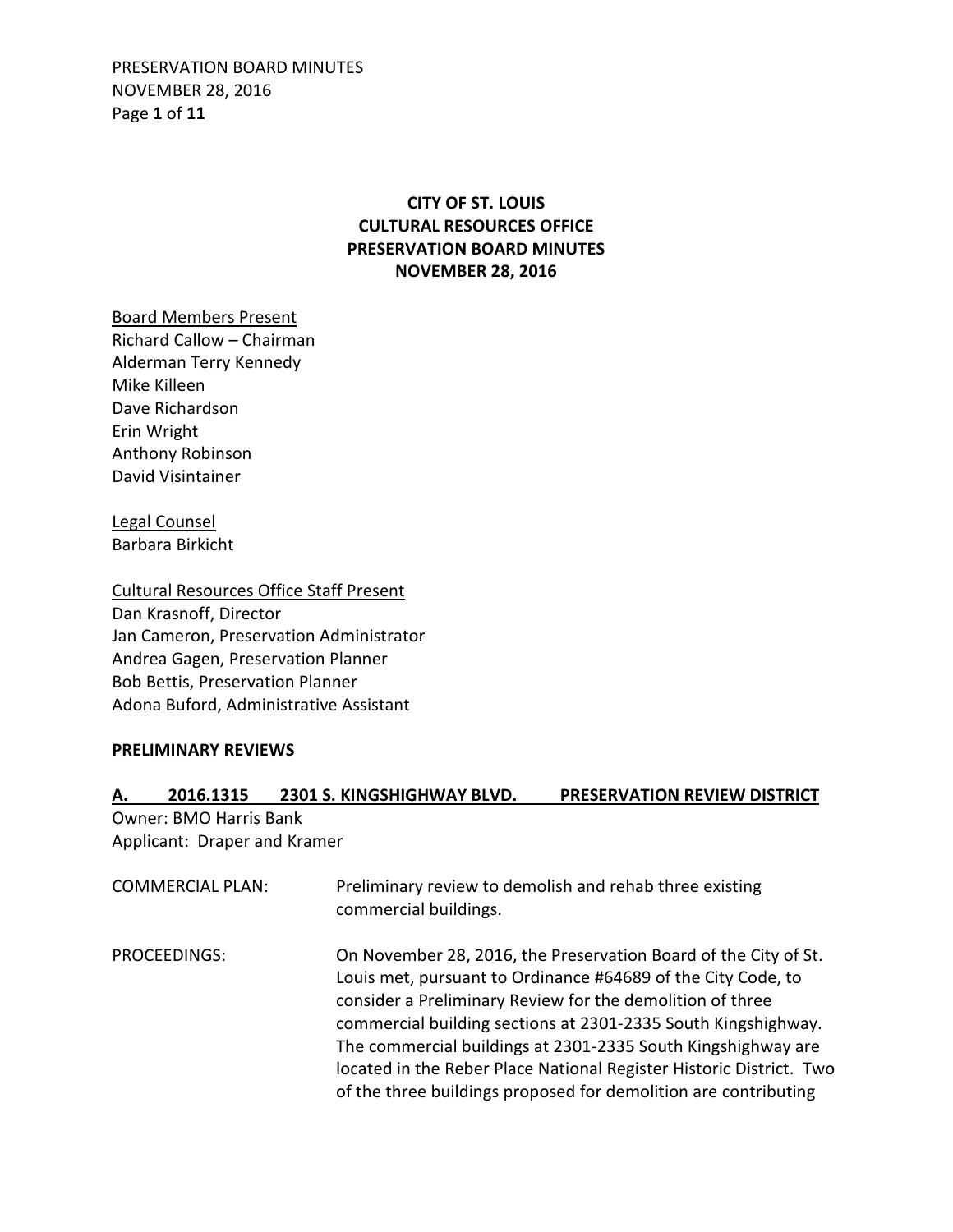PRESERVATION BOARD MINUTES NOVEMBER 28, 2016 Page **2** of **11**

> buildings to the Historic District. The two building sections proposed for rehabilitation were also contributing to the Historic District. The developer amended a previous proposal by retaining the front façade of the 2319 South Kingshighway building section and incorporating it as the east façade of a proposed retail pharmacy and by retaining the east façade of 2307 South Kingshighway as screening for parking.

> The developer of the site, Draper and Kramer, submitted the item for review, along with the current building owner, Southwest Bank/BMO Harris Bank. Board members Richard Callow (Chair), David Visintainer, Melanie Fathman, Alderman Terry Kennedy, Mike Killeen, Anthony Robinson and David Richardson were present for the testimony for this agenda item.

> Mr. Krasnoff submitted Ordinance 64689, Ordinance 64832, the Preservation Review Policy into the record. In addition letters from 8th Ward Alderman Steve Conway and the Southwest Garden Association were entered into the record, stating that no position was being taken regarding the revised proposal. Other items entered into the record were: a survey of people on streets surrounding the site under consideration, legal and policy opinions collected by those on the surrounding streets and letters of opposition and support for the proposal.

> Mr. Krasnoff briefly highlighted the staff recommendation: The Preservation Board conditionally approve the rehabilitation of Merit buildings/section 2301 and 2335 South Kingshighway; that approval be granted for the demolition of Merit buildings/sections at 2307 and 2319 South Kingshighway and demolition of the noncontributing building/section of 2327 South Kingshighway. In addition, that the Preservation Board preliminarily approve construction of a commercial building at 2319 South Kingshighway that incorporates the restored façade of the extant building on the site; and a new commercial building moved to front directly on Southwest Avenue; as well as a new bank drive through.

 He then reviewed the Demolition Review Criteria in Ordinances 64689 and 64832.

There is no redevelopment plan for this location.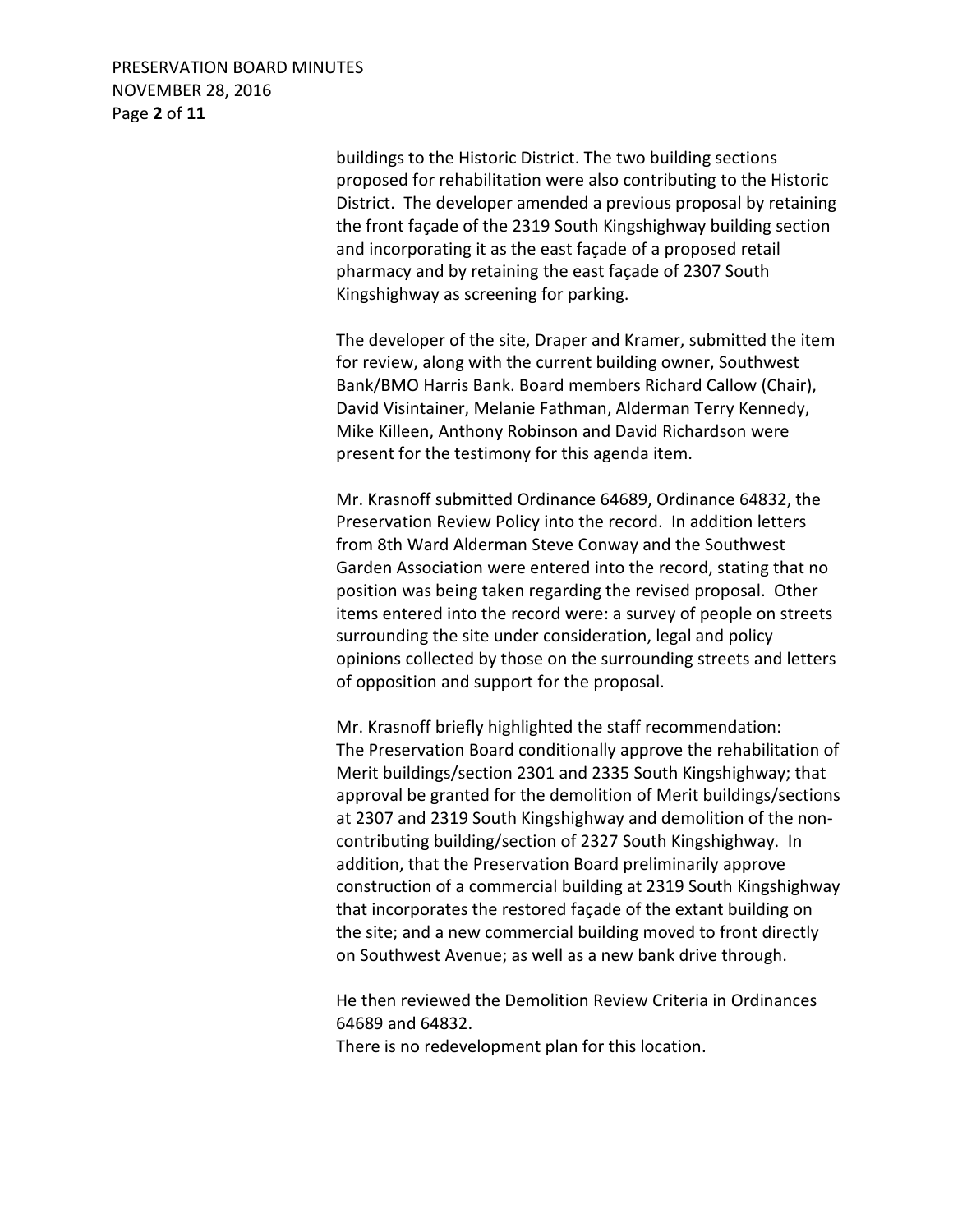PRESERVATION BOARD MINUTES NOVEMBER 28, 2016 Page **3** of **11**

> The building sections, except for 2319 South Kingshighway, constructed in 1973, are Merit buildings, by the definition of Ordinance 64689.

 He described the condition of the building as Sound, as defined in Ordinance 64689.

 In the discussion of Neighborhood Effect and Reuse Potential, it was noted that there are few vacant structures in the vicinity of 2301-2335 South Kingshighway, but that the developer submitted an analysis indicating that it was not economically feasible to reuse the buildings proposed for demolition.

 When discussing the Urban Design it was noted that the demolitions will impact the rhythm of the street, and that the proposed subsequent construction forms the basis for the unusual circumstances which justify the proposed demolitions.

 In regards to Commonly Controlled property, it was noted that the property is under common ownership and that the ordinances call for generally favorable consideration when this occurs.

Mr. Krasnoff noted the unusual circumstances in the proposal:

- Preservation of two Merit structures
- Rehabilitation of a historic façade for a national pharmacy retailer
- The benefit of increased office and retail activity versus lightly used "back office" space on South Kingshighway
- Maintenance of the urban street form
- The common ownership of the property
- The adjacency of parking, per the relevant ordinance

Mr. Krasnoff concluded his remarks stating that final approval should be contingent upon:

- Curb-cut approval by the Streets Department
- Approval of Conditional Use Permits
- Consultation with the Cultural Resources Office on design details
- Permits being issued for the new construction that reflect the Preservation Board preliminary approval plans and conditions

Mr. John Burse, spoke on behalf of the developer and owner. He mentioned community engagement and how the proposal has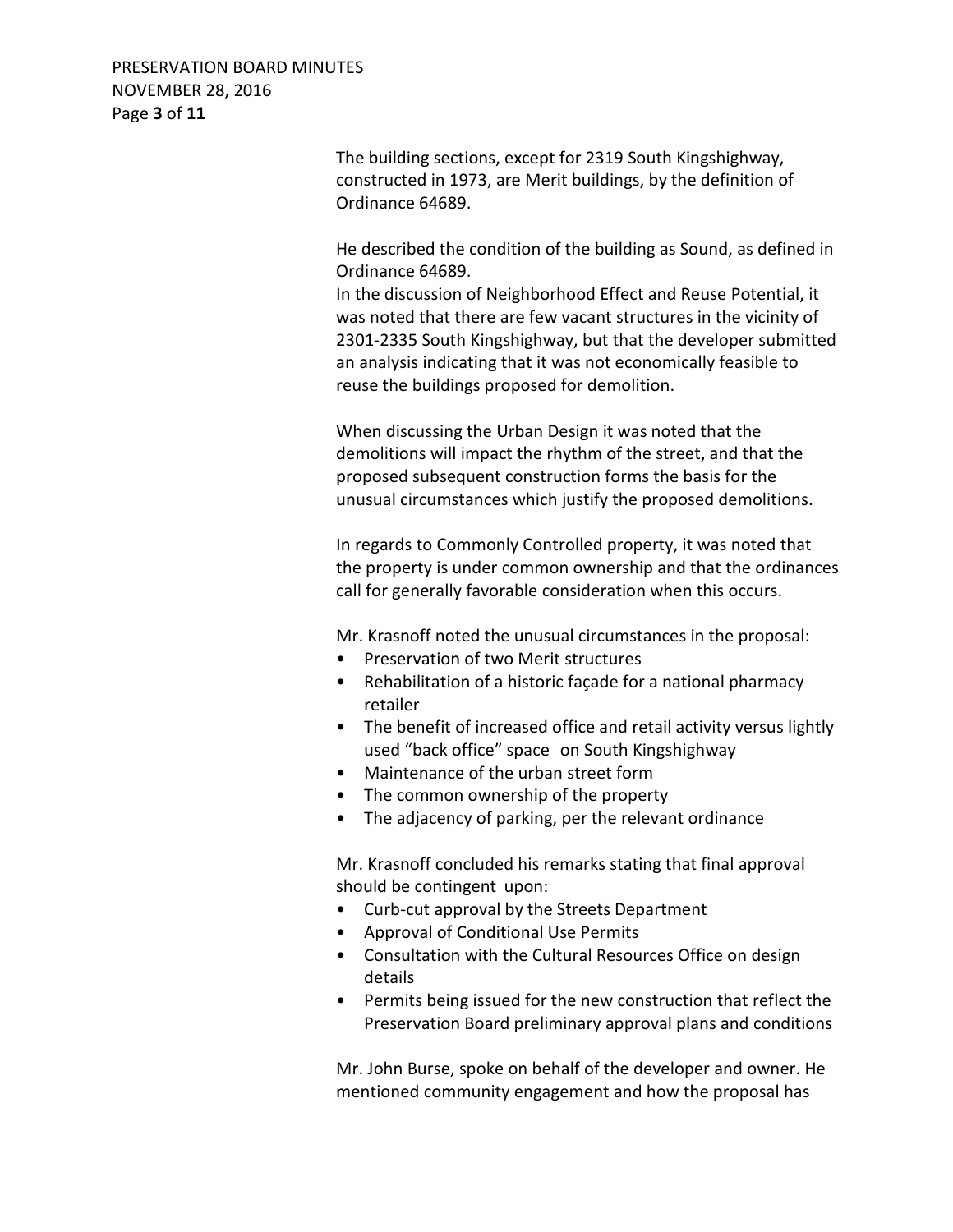PRESERVATION BOARD MINUTES NOVEMBER 28, 2016 Page **4** of **11**

> evolved based upon community input. Mr. Burse read some letters of support for the project.

Mr. Burse highlighted differences between the previous proposal before the Board and the new proposal. Then Mr. Burse showed examples of the reuse of historic structures for national pharmacy chains. He noted the reduction in the curb cuts, the increased amount of historic building fronts on South Kingshighway and the placement of the building on Southwest Avenue at the street, instead of within the lot. He listed reasons to support the project:

- Returning underutilized property to appropriate use
- Preserving more historic facades than first proposed
- An improved site plan
- A more pedestrian oriented development
- Precedent setting reuse proposal that will improve future proposals in other locations

 Mike Killeen asked about the parking lot screening. John Burse replied that the façade will be braced to screen cars. They will work out design details to screen openings in the wall. The existing façade will be maintained.

 Richard Callow asked why the building was having the paint removed. John Burse said that the building was brick originally and that was key to its historic character.

 Patrick Brown, Chief Resiliency Director for St. Louis City, spoke next. Mr. Brown said national pharmacy and convenience store chains have not been well designed in St. Louis. He noted that the original design was very poor and that the design under

consideration was a significant improvement. This is a precedent setting proposal that should be approved. Mr. Brown noted that he was speaking for the Mayor, stating support for the project. Richard Robinson spoke in support of the proposal.

 Alan Jackson spoke in support of the project. He is a member of the Southwest Garden Association Board. He was not speaking for the Board.

Jessi Weiss spoke in support of the proposal.

 Kristina Jackson is Executive Director of the Southwest Garden Association (SWGNA). She testified as a private citizen. She spoke in support of the proposal.

 Jerry Basye spoke against the proposal. He opposed the proposal on economic grounds.

Ed Berra spoke in support of the proposal.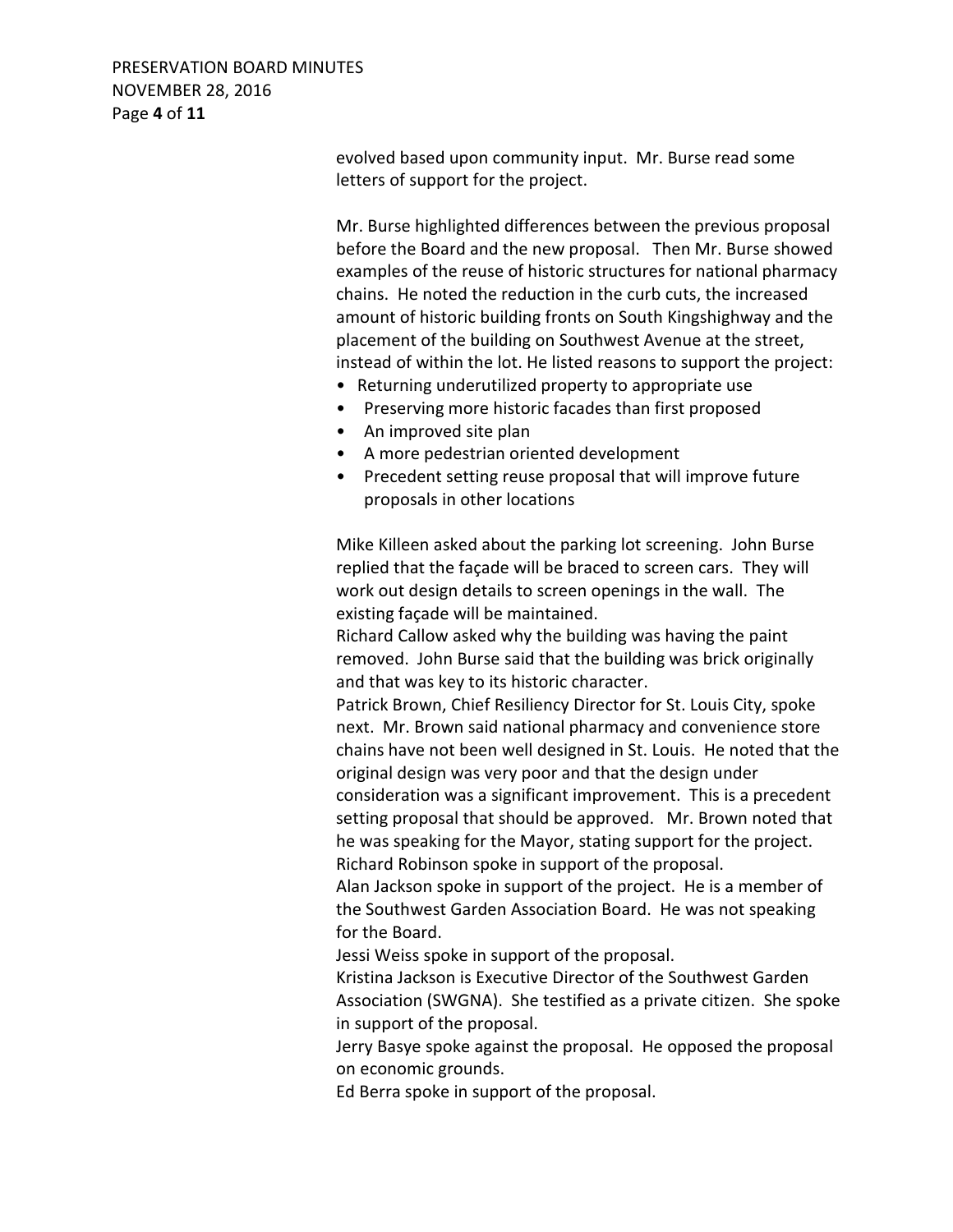### PRESERVATION BOARD MINUTES NOVEMBER 28, 2016 Page **5** of **11**

 Floyd Wright spoke in favor of the proposal. Jim Reed spoke against the project. He spoke against the project and outlined concerns regarding traffic circulation. Mary Anne Owens spoke in favor of the proposal. Brendan Smith spoke in opposition to the proposal. He explained why the proposal should be denied support because it does not meet the required criteria of the ordinance. Jim Schriefer spoke in support of the proposal. Amy Beeson spoke in opposition to the proposal. She noted that the historic district was designated recently to preserve historic structures. She said the proposal will diminish the visual appeal and historic character of South Kingshighway if it is approved. Imran Hanafi spoke against the proposal. He noted that the buildings should be reused, similarly to those at Chippewa and South Kingshighway. Amy Long spoke against the project. She said she supported economic development. She said the proposal is contrary the proper improvement of the neighborhood. Robert Shelli spoke against the proposal. He entered photos and handouts into the record. Robert Miniaci spoke in opposition to the proposal. Tom Stoff spoke in opposition to the project and expressed support for those speaking against the project. Sean Spencer spoke in support of the proposal. He spoke for himself, not the Board of the Tower Grove Neighborhoods' CDC. Jason Kempf spoke in support of the project. He spoke for himself, not the Board of the Tower Grove Neighborhoods' CDC. Janice Drake spoke in support of the project. Mickey Cohen spoke in opposition to the project. He entered a packet of letters and other materials into the record. He noted the following: • He said the project will lead to lower property value for those in the vicinity of the project • He said the State Historic Preservation Office advised that the loss of the non-contributing building could be harmful to the urban design of the street • He said the project does not conform to zoning regulations • He showed examples of reuse proposals that he said are superior to the proposal before the Board

• He noted the locations of National Register Historic Districts in the area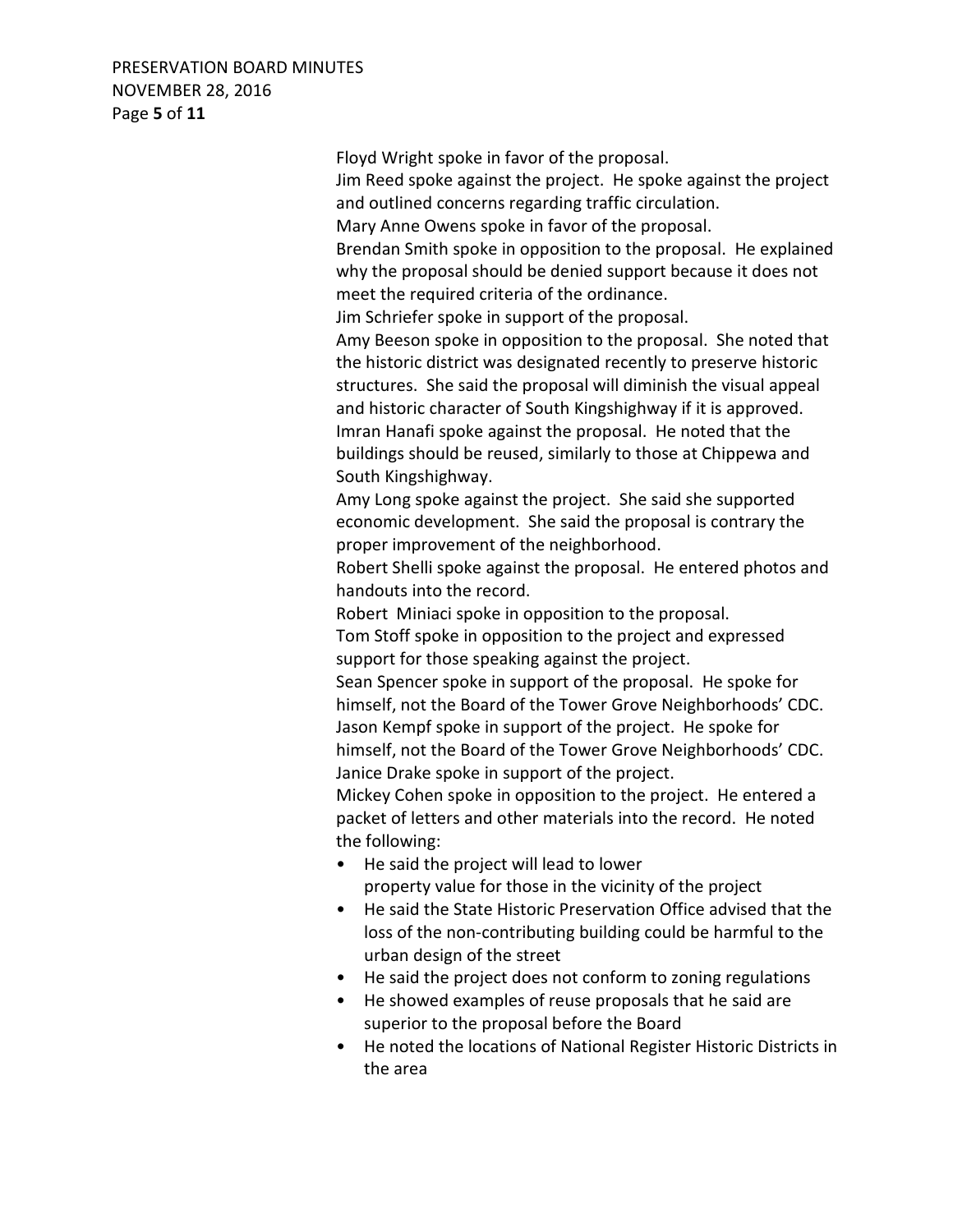| <b>FINDINGS OF FACTS:</b> | The Preservation Board found that:                                           |
|---------------------------|------------------------------------------------------------------------------|
|                           | The preliminary review is being considered by the                            |
|                           | Preservation Board because it includes demolition of sound,                  |
|                           | Merit buildings/sections.                                                    |
|                           | • The buildings/sections at 2301-2335 S. Kingshighway are                    |
|                           | located within the Reber Place National Register Historic                    |
|                           | District on a single parcel under one owner.                                 |
|                           | Four of these buildings/sections: 2301 S. Kingshighway, 2307 S.<br>$\bullet$ |
|                           | Kingshighway, 2319 S. Kingshighway and 2335 S. Kingshighway are Merit        |
|                           | buildings and, according to the ordinance, "shall not be approved except     |
|                           | in unusual circumstances which shall be expressly noted."                    |
|                           | The Merit buildings were constructed from approximately<br>$\bullet$         |
|                           | 1905-1928 and are representative of a variety of commercial                  |
|                           | storefront designs.                                                          |
|                           | The buildings are sound, in terms of the Ordinance.                          |
|                           | The developer has supplied cost estimates that indicate                      |

 significantly lower than the cost to renovate the structures. • The cost estimate does not include the added value of historic tax credits for which most of these buildings would qualify.

per square foot rent levels in the South Kingshighway area are

• The curb cut and driveway will negatively impact the urban character of the streetscape.

 These are the "unusual circumstances" which justify the demolition of some merit structures:

- The proposal calls for the rehabilitation of the original, iconic, merit structure/section, Southwest Bank Building, as well as the Merit structure/section at 2335 South Kingshighway.
- The proposal calls for the rehabilitation of an historic storefront design 2319 South Kingshighway for use by a national pharmacy retailer—this has never been done in St. Louis.
- The proposal takes a lightly used back office facility with a bank branch and converts it to retail, commercial and office uses that will enliven the streetscape.
- The proposal maintains the urban form of the streetscape.
- The site is currently under common ownership.
- Parking is adjacent to and abuts the commercial and bank buildings on South Kingshighway. Per the ordinance, "parking lots will be given favorable consideration when they directly adjoin/abut facilities."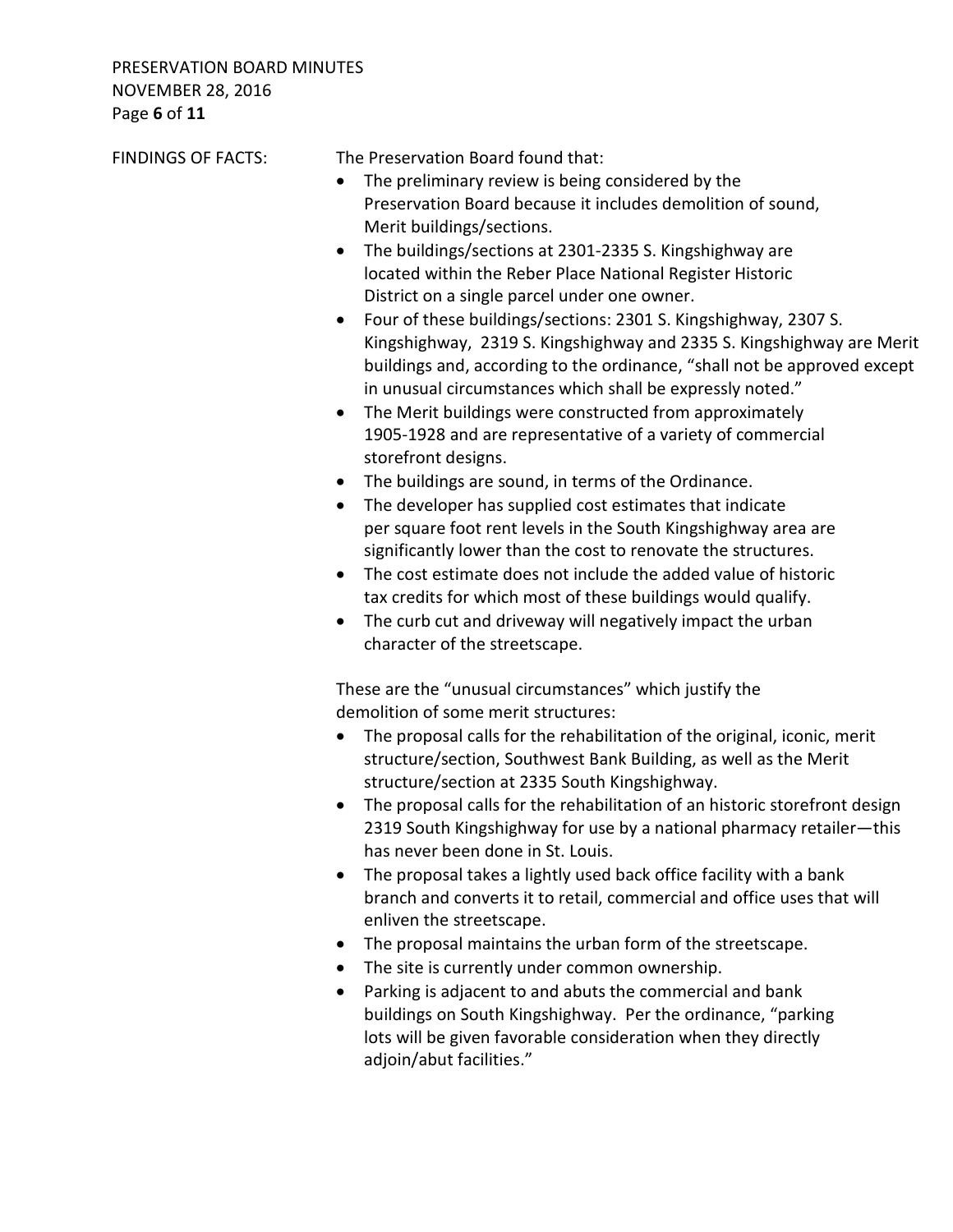# PRESERVATION BOARD MINUTES NOVEMBER 28, 2016 Page **7** of **11**

| <b>BOARD ACTION:</b> | It was the decision of the Preservation Board to grant preliminary<br>approval for:<br>Rehabilitation of Merit Buildings/sections at 2301 and 2335<br>$\bullet$<br>South Kingshighway;<br>Demolition of Merit Building/sections at 2307 & 2319<br>$\bullet$<br>South Kingshighway; and a non-contributing building, 2327<br>South Kingshighway;<br>Construction of a commercial building at 2319 S.<br>٠<br>Kingshighway which preserves and incorporates the original<br>façade on the South Kingshighway frontage;<br>Construction of a commercial building fronting Southwest<br>$\bullet$<br>Avenue.                          |  |
|----------------------|-----------------------------------------------------------------------------------------------------------------------------------------------------------------------------------------------------------------------------------------------------------------------------------------------------------------------------------------------------------------------------------------------------------------------------------------------------------------------------------------------------------------------------------------------------------------------------------------------------------------------------------|--|
|                      | No demolition permits be approved by the Cultural Resources<br>Office without<br>The approval of curb-cuts by the Streets' Department;<br>The approval of Conditional Use Permits;<br>$\bullet$<br>Consultation with Cultural Resource Office staff regarding<br>$\bullet$<br>design details, including signs;<br>The granting of building permits that reflect the developer's<br>$\bullet$<br>proposal to the Preservation Board;<br>The motion was made by Board Member Alderman Terry Kennedy<br>and seconded by Mr. Robinson. The motion carried with five<br>members voting in favor of it and Mike Killeen voting against. |  |
| В.                   | 2016.1426 1708-26 PARK AVENUE<br>LAFAYETTE SQUARE HISTORIC DISRICT                                                                                                                                                                                                                                                                                                                                                                                                                                                                                                                                                                |  |
| Owner: Chris Goodson |                                                                                                                                                                                                                                                                                                                                                                                                                                                                                                                                                                                                                                   |  |
|                      | Applicant: Cohen Architects - Tom Cohen                                                                                                                                                                                                                                                                                                                                                                                                                                                                                                                                                                                           |  |

| <b>RESIDENTIAL PLAN:</b> | Preliminary review to construct a three-story apartment building<br>with parking.                                                                                                                                                                                                                                                                                                                    |
|--------------------------|------------------------------------------------------------------------------------------------------------------------------------------------------------------------------------------------------------------------------------------------------------------------------------------------------------------------------------------------------------------------------------------------------|
| PROCEEDINGS:             | On September 28, 2016, the Preservation Board of the City of St.<br>Louis met, pursuant to Ordinance #64689 of the City Code, to<br>consider a preliminary review application to construct a three-<br>story apartment building at 1708-26 Park Avenue, located in the<br>Lafayette Square Local and National Register Historic District. The<br>application was submitted by the project architect. |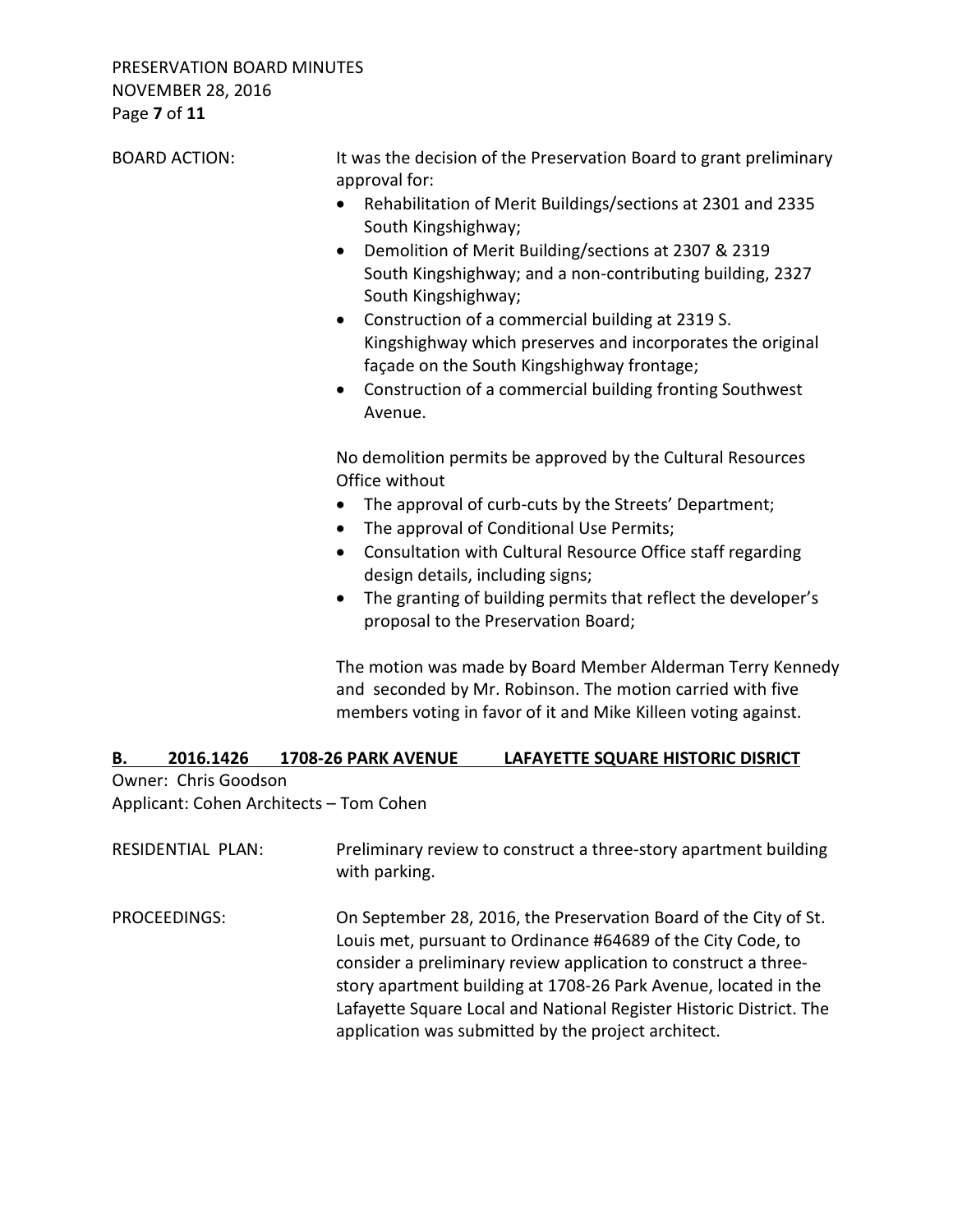## PRESERVATION BOARD MINUTES NOVEMBER 28, 2016 Page **8** of **11**

 Board members Richard Callow (Chair); David Visintainer; David Richardson; Melanie Fathman; Anthony Robinson and Michael Killeen were present for the testimony for this agenda item.

 Jan Cameron of the Cultural Resources Office made a presentation that examined the sections of City Ordinance #69112, which sets forth the standards for new construction in the Lafayette Square Historic District. She indicated that while the project was generally in compliance with most of the District standards for new construction, it did not fully meet Section 301.1 Historic Model Example, which requires that any new residential building must be based on the design of a similar building in the District constructed before 1898. Ms. Cameron noted that in this case, the architects had based the design on historic factory buildings and in particular the Wireworks building to the west of the site. While the design could not follow the HME as closely as the ordinance required, she recommended that the Board grant preliminary approval to the project.

 Chris Goodson, property owner and developer of the proposed building, testified in support of the project. He stated that he had owned the site and had allowed the neighborhood to use it for a free parking lot for the last 20 years. Now, he said, many businesses in the historic district were struggling and the neighborhood needed more residents to support them, so he decided to construct a multi-unit building on the site. He said he was willing to consider any modifications to the design that might be requested by the Preservation Board.

 Suzanne Sessions, co-vice president of the Lafayette Square Development Committee, testified that the LSRC was in support of the project; that there had been a number of revisions made to the initial design at the request of the Committee, and she concurred that it was difficult to find an appropriate HME for the building.

#### FINDINGS OF FACTS: The Preservation Board found that:

- the proposed site for construction, 1708-26 Park Avenue, is located in the Lafayette Square Local Historic District;
- the applicants have proposed a design that is influenced by but does not strictly follow a Historic Model Example, as required by the Lafayette Square Historic District Standards;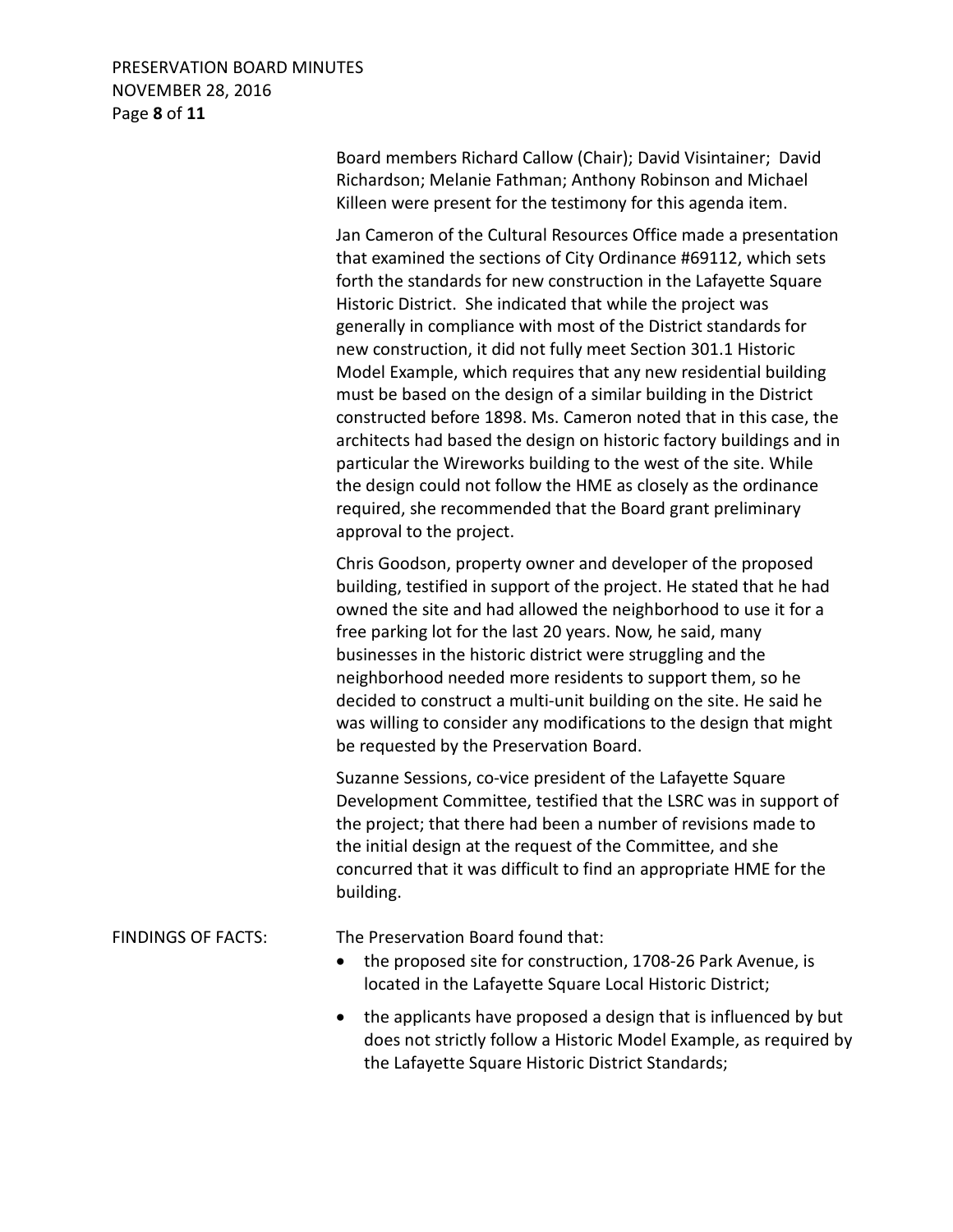PRESERVATION BOARD MINUTES NOVEMBER 28, 2016 Page **9** of **11**

|                      | the design of the proposed building, derived from 19 <sup>th</sup> century<br>industrial examples, is appropriate for this site within the<br>Lafayette Square district, which has a number of historic<br>industrial buildings;<br>the rear elevation of the building is not of brick, as required by<br>$\bullet$<br>the Standards, but should have little visibility from any street;<br>and that<br>minor changes to the street elevations have been made at the<br>$\bullet$<br>request of the Development Committee of the Lafayette Square<br><b>Restoration Committee.</b> |  |
|----------------------|------------------------------------------------------------------------------------------------------------------------------------------------------------------------------------------------------------------------------------------------------------------------------------------------------------------------------------------------------------------------------------------------------------------------------------------------------------------------------------------------------------------------------------------------------------------------------------|--|
|                      | Based on the Preliminary findings, the Cultural Resources Office<br>recommends that the Preservation Board grant preliminary<br>approval to the proposed design, with the stipulation that details<br>and specifications are submitted to the Cultural Resources Office for<br>review and final plans and exterior materials are reviewed and<br>approved by the Cultural Resources Office.                                                                                                                                                                                        |  |
| <b>BOARD ACTION:</b> | It was the decision of the Preservation Board to grant preliminary<br>approval to the proposal, with the stipulation that details and<br>specifications are submitted to the Cultural Resources Office for<br>review and final plans and exterior materials are reviewed and<br>approved by the Cultural Resources Office.                                                                                                                                                                                                                                                         |  |
|                      | The motion was made by Board Member David Visintainer and<br>seconded by Ms. Fathman. The motion passed with none<br>opposed.                                                                                                                                                                                                                                                                                                                                                                                                                                                      |  |

#### **APPEAL OF DENIAL**

| C. | 2016.1617                | <b>1901 CHEROKEE STREET</b>            | <b>CHEROKEE-LEMP HISTORIC DISTRICT</b>                                                                                                                                                                                                                              |
|----|--------------------------|----------------------------------------|---------------------------------------------------------------------------------------------------------------------------------------------------------------------------------------------------------------------------------------------------------------------|
|    |                          | Owner: P Squared B LLC - Paul Pointer  |                                                                                                                                                                                                                                                                     |
|    |                          | Anthony Duncan Architect - Tony Duncan |                                                                                                                                                                                                                                                                     |
|    | <b>RESIDENTIAL PLAN:</b> |                                        | Appeal of a denial of a building permit application to install a<br>fence and a retain retaining wall erected without a permit.                                                                                                                                     |
|    | <b>PROCEEDINGS:</b>      |                                        | On November 28, 2016, the Preservation Board of the City of St.<br>Louis met, pursuant to Ordinance #64689 of the City Code, to<br>consider an appeal of the Director's Denial of a building permit<br>application to alter five basement windows, at 1901 Cherokee |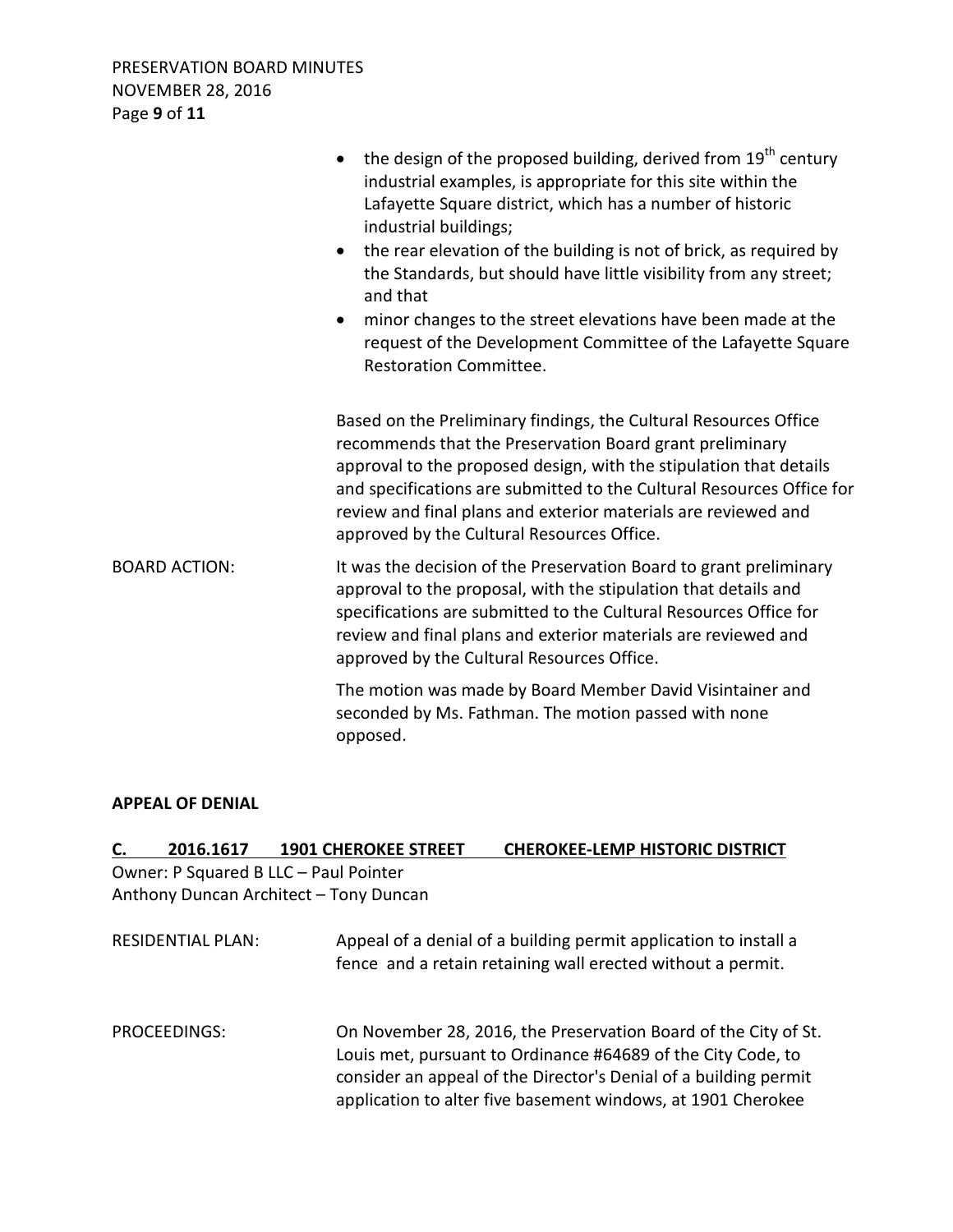## PRESERVATION BOARD MINUTES NOVEMBER 28, 2016 Page **10** of **11**

|                           | Street in the Cherokee-Lemp Local Historic District. The owner<br>submitted the appeal.                                                                                                                                                                                                                                                                                                                                                                                                                                                                                                                                                                                                                                                                                                   |
|---------------------------|-------------------------------------------------------------------------------------------------------------------------------------------------------------------------------------------------------------------------------------------------------------------------------------------------------------------------------------------------------------------------------------------------------------------------------------------------------------------------------------------------------------------------------------------------------------------------------------------------------------------------------------------------------------------------------------------------------------------------------------------------------------------------------------------|
|                           | Board members Richard Callow, Mike Killeen, David Richardson,<br>Anthony Robinson, Melanie Fathman, and David Visintainer were<br>present for the testimony for this agenda item. Board Member<br>Mike Killeen recused himself from the item.                                                                                                                                                                                                                                                                                                                                                                                                                                                                                                                                             |
|                           | Bob Bettis of the Cultural Resources Office made a presentation<br>that examined the sections of City Ordinance #59836, which sets<br>forth the standards for commercial and non-residential buildings<br>in the Cherokee-Lemp Local Historic District.                                                                                                                                                                                                                                                                                                                                                                                                                                                                                                                                   |
|                           | Mr. Bettis entered into the record certified copies of Ordinances<br>#64689, as amended by #64925, and #59836; the Board agenda<br>and the PowerPoint presentation for 3626-28 Russell Boulevard;<br>and the a letter of support for the applicant from the 9 <sup>th</sup> Ward<br>Alderman Kenneth Ortmann.                                                                                                                                                                                                                                                                                                                                                                                                                                                                             |
|                           | Paul Pointer, the owner, spoke on his own behalf. He entered in to<br>the record a list of signatures in support of his project and<br>photographs of his building.                                                                                                                                                                                                                                                                                                                                                                                                                                                                                                                                                                                                                       |
| <b>FINDINGS OF FACTS:</b> | The Preservation Board found that:<br>1901 Cherokee Street is located in the Cherokee-Lemp Local<br>Historic District;<br>the building is one of the oldest buildings in the historic<br>district and its front elevation was intact prior to the current<br>work;<br>the owner altered five windows, raised the grade of the front<br>$\bullet$<br>yard and poured a concrete slab without an approved permit;<br>the owner has stated that his reason for the alterations was<br>water infiltration into the basement. There are appropriate<br>means of correcting such a condition without severe<br>alterations that compromise the building's historic integrity;<br>and that<br>the changes to the basement windows have adversely altered<br>٠<br>the appearance of the building. |
| <b>BOARD ACTION:</b>      | It was the decision of the Preservation Board to uphold the<br>Director's Denial of the building permit, as the project does not<br>comply with the Cherokee-Lemp Local Historic District Standards.<br>The Board instructed the appellant to restore the basement<br>windows to their original appearance. The motion was made by                                                                                                                                                                                                                                                                                                                                                                                                                                                        |